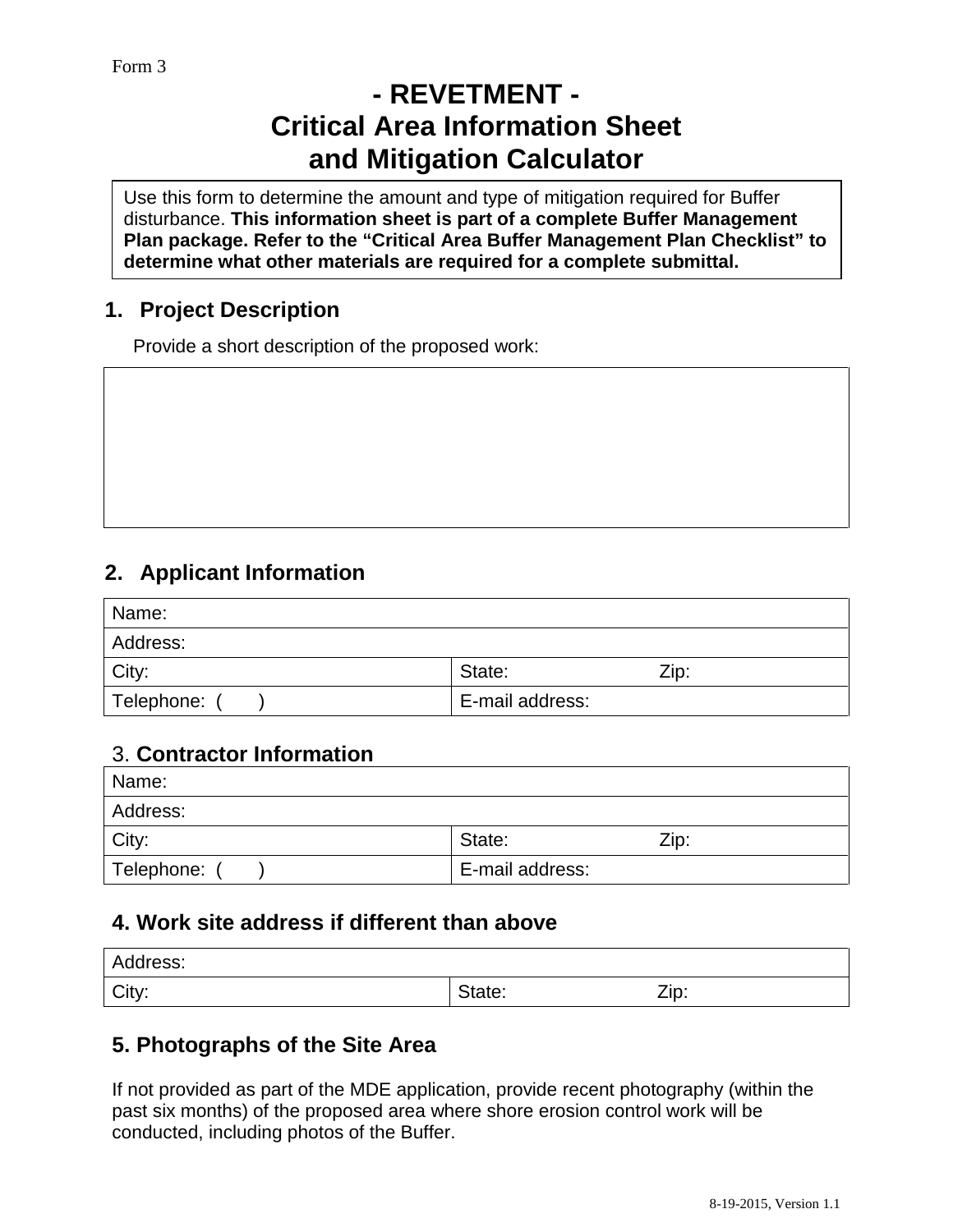#### Form 3 **6. Access**

The project site will be accessed by (circle one):

Water (via Barge) **Land** Cther (please specify):

### **7. Mitigation Calculator:**

|    | <b>Type of Mitigation</b>             | <b>Area Disturbed</b> |
|----|---------------------------------------|-----------------------|
| а. | Limits of Permanent Disturbance (LOD) | sq feet               |
| b. | Canopy Coverage Removed               | sq feet               |
| c. | Total Mitigation Required (a+b)       | sq feet               |

### **8. Mitigation Categories:**

Complete either Category 1 **OR** Category 2. Read the description of both categories below to determine which category fits the proposed project.



#### **NOTE: The Local Jurisdiction has the right to verify the shoreline conditions as documented on this form.**